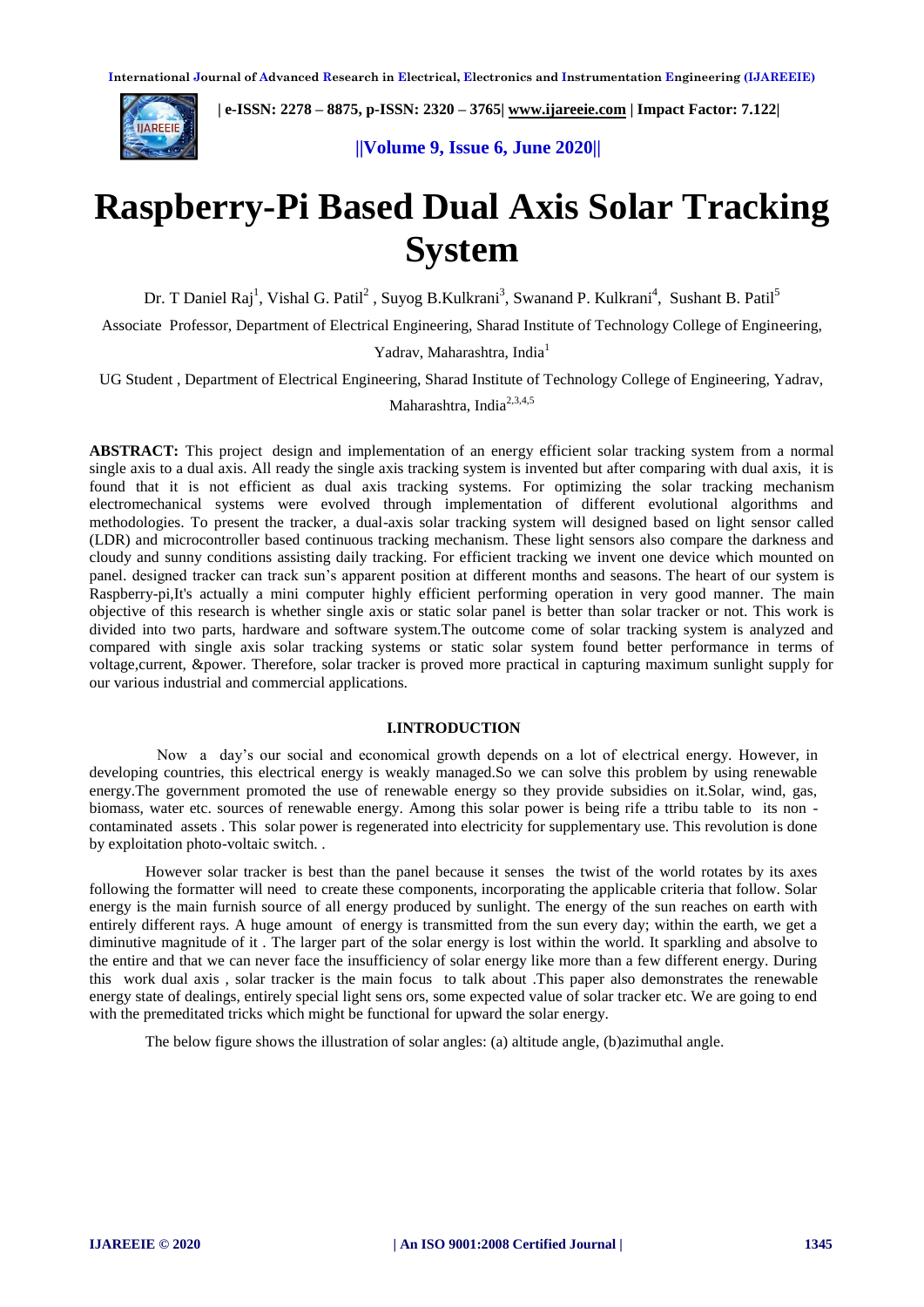

 **| e-ISSN: 2278 – 8875, p-ISSN: 2320 – 3765[| www.ijareeie.com](http://www.ijareeie.com/) | Impact Factor: 7.122|** 

 **||Volume 9, Issue 6, June 2020||** 



**Figure 1**-Illustration of the solar angles: (a) altitude angle,  $\alpha$ ; (b) azimuthal angle,  $\beta$ 

energy production to become a reality it has to compete with other available sources of energy.Solar energy is coming up as a major source of energy. The need of the hour is renewable energy resources with cheap running costs. With the current systems for solar energy harvesting, we have high production only at fixed times mostly noon. This project proposes a dual axis solar tracker system that increases the productivity by a significant margin.The angle of inclination ranges between -90 $^{\circ}$  after sun rise and +90 $^{\circ}$  before sunset passing with 0 $^{\circ}$  at noon.

This makes the collected solar radiation to be 0% at sunrise and sunset and 100% at noon. This variation of solar radiations collection leads the photovoltaic panel to lose more than 40% of the collected energy. In this project, we take you through designing a Solar tracker so that you maximise on the solar energy collection.

#### **III.COMPONENT USED**

# **i. SOLAR PANEL**



**Figure 2-**Solar panel

A solar panel converts sunlight into an electric current or heat used to provide electricity for home or building. Solar panels are constructed as a collection of lots of small [solar cells](https://www.greenmatch.co.uk/blog/2016/02/information-on-solar-panels) that are spread over a large area to provide enough power. The larger the concentration of light hits the cell the more electricity or heat is produced.Solar energy is the photovoltaic cell which converts light energy received from sun into electrical energy. The name behind "solar" panel is they grab high powerful energy emitted from the sun. 3 watt Solar panel is used in this Dual Axis Solar Tracking System Using Raspberry pi. Solar panels work by converting light photons into electricity through the solar photovoltaic (PV) effect. This allows for direct conversion of sunlight into solar power, or electricity. Solar panels use layers of semi-conducting material, most commonly silicon.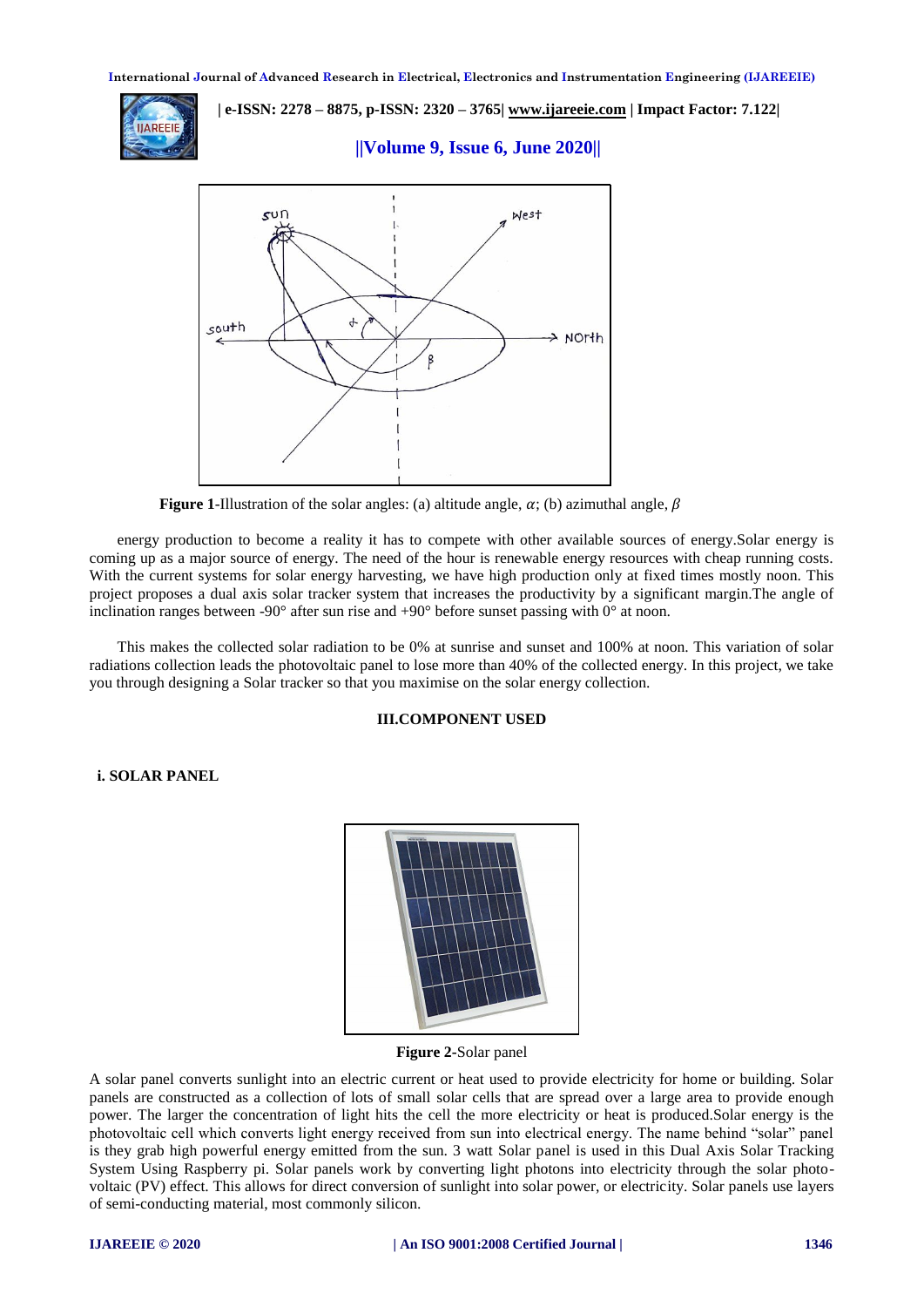

 **| e-ISSN: 2278 – 8875, p-ISSN: 2320 – 3765[| www.ijareeie.com](http://www.ijareeie.com/) | Impact Factor: 7.122|** 

# **||Volume 9, Issue 6, June 2020||**

Most solar modules are currently produced from crystalline silicon (c-Si) [solar cells](https://en.wikipedia.org/wiki/Solar_cells) made of [multicrystalline](https://en.wikipedia.org/wiki/Polycrystalline_silicon) and [monocrystalline silicon.](https://en.wikipedia.org/wiki/Monocrystalline_silicon)

They are called "solar" panels because most of the time, the most powerful source of light available is the Sun, called Sol by astronomers. Some scientists call them photovoltaicswhich means, basically, "light-electricity."

#### **Specification:**

| Number of Cells       | 36    |
|-----------------------|-------|
| SolarPower            | 3W    |
| <b>Output Voltage</b> | 10.8V |

# **ii. GEAR MOTORS**



**Figure 3**-Gear motor

10RPM Centre Shaft Economy Series DC Motor is high quality low cost DC geared motor. It has steel gears and pinions to ensure longer life and better wear and tear properties. The gears are fixed on hardened steel spindles polished to a mirror finish. The output shaft rotates in a plastic bushing. The whole assembly is covered with a plastic ring. Gearbox is sealed and lubricated with lithium grease and require no maintenance. The motor is screwed to the gear box from the contract of the contract of the contract of the contract of the contract of the contract of the contract of the contract of the contract of the contract of the contract of the contract of the contract of the contr

Although motor gives 10 RPM at 12V but motor runs smoothly from 4V to 12V and gives wide range of RPM, and torque. Tables below gives fairly good idea of the motor's performance in terms of RPM and no load current as a function of voltage and stall torque, stall current as a function of voltage.

# **iii. LIGHT SENSOR**



| Max power dissipation       | 200mW                 |
|-----------------------------|-----------------------|
| Max voltage 0 lux           | 200V                  |
| Dark resistance after 1 sec | $0.03 \text{M}\Omega$ |
| Dark resistance after 5 sec | $0.25M\Omega$         |
|                             |                       |

**Figure 4 -** Light dependent Sensor

A Light Dependent Resistor (LDR) is also called a photoresistor or a cadmium sulfide (CdS) cell. It is also called a photoconductor. It is basically a photocell that works on the principle of photoconductivity. The passive component is basically a resistor whose resistance value decreases when the intensity of light decreases. This [optoelectronic device](http://www.circuitstoday.com/optoelectronic-devices) is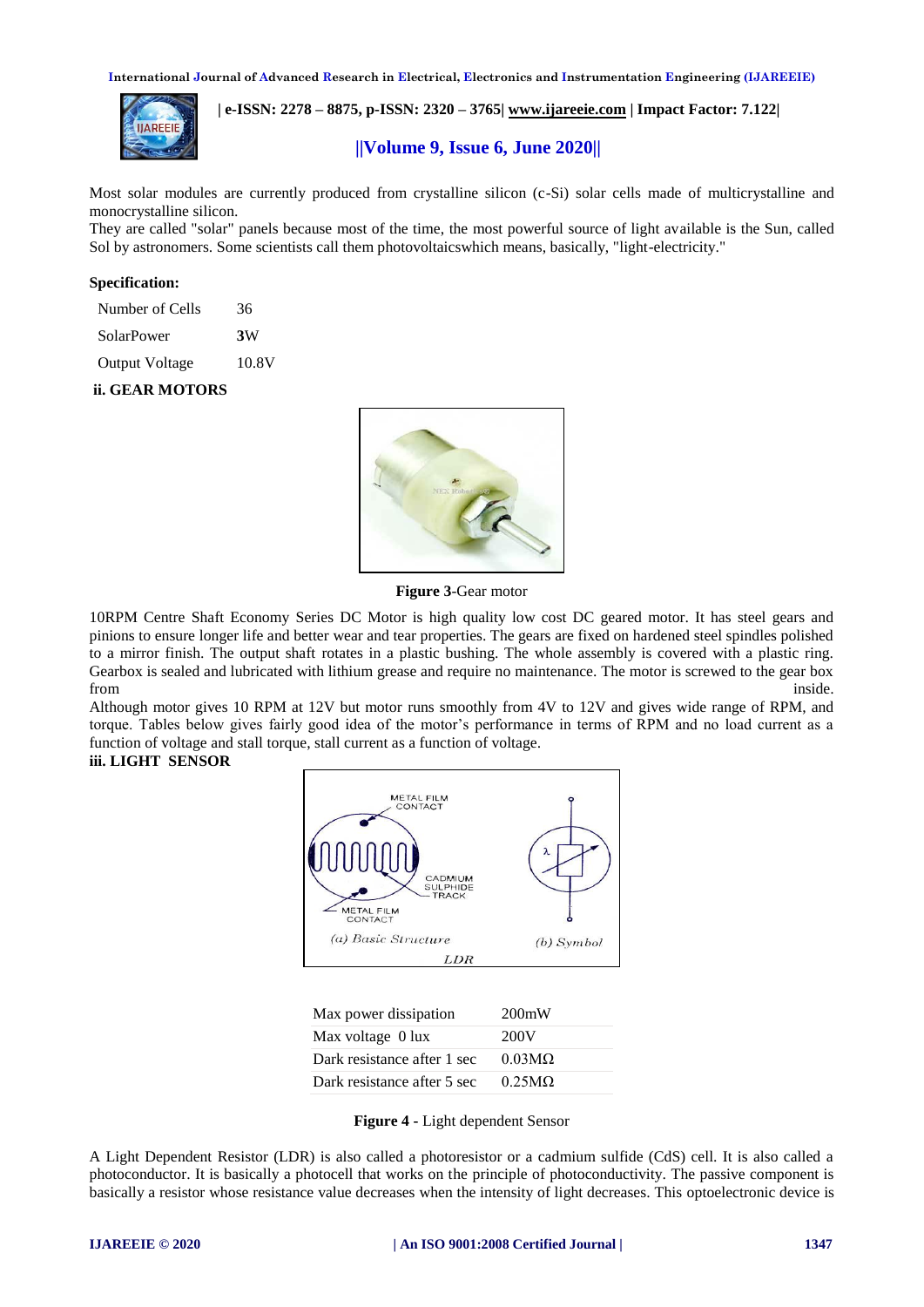

 **| e-ISSN: 2278 – 8875, p-ISSN: 2320 – 3765[| www.ijareeie.com](http://www.ijareeie.com/) | Impact Factor: 7.122|** 

# **||Volume 9, Issue 6, June 2020||**

mostly used in light varying sensor circuit, and light and dark activated switching circuits. Some of its applications include camera light meters, street lights, clock radios, light beam alarms, reflective smoke alarms, and outdoor clocks. The snake like track shown below is the Cadmium Sulphide (CdS) film which also passes through the sides. On the top and bottom are metal films which are connected to the terminal leads. It is designed in such a way as to provide maximum possible contact area with the two metal films. The structure is housed in a clear plastic or resin case, to provide free access to external light. As explained above, the main component for the construction of LDR is cadmium sulphide (CdS), which is used as the photoconductor and contains no or very few electrons when not illuminated. In the absence of light it is designed to have a high resistance inthe range of megaohms. As soon as light falls on the sensor, the electrons are liberated and the conductivity of the material increases. When the light intensity exceeds a certain frequency, the photonsabsorbed by the semiconductor give band electrons the energy required to jump into the conduction band.

## **iv. RASPBERRY-PI:**



**Figure 5**- Raspberry pi b+

The Raspberry Pi 3 Model B+ is the heart of our system it is a mini computer.For increasing the speed of operation Raspberry-pi is preferable.latest product in the Raspberry Pi 3 range, boasting a 64-bit quad core processor running at 1.4GHz, dual-band 2.4GHz and 5GHz wireless LAN, Bluetooth 4.2/BLE, faster Ethernet, and PoE capability via a separate PoE HAT The dual-band wireless LAN comes with modular compliance certification, allowing the board to be designed into end products with significantly reduced wireless LAN compliance testing, improving both cost and time to market. The Raspberry Pi 3 Model B+ maintains the same mechanical footprint as both the Raspberry Pi 2 Model B and the Raspberry Pi 3 Model B.It is a tiny computer board that comes with CPU, GPU, USB ports, I/O pins, WiFi, Bluetooth, USB and network boot and is capable of doing some functions like a regular computer.

#### **SPECIFICATION :**

The Raspberry pi 3 model Is the final Revision in the Raspberry pi 3 Range 4Pole Sterio Output And Composite Vedio Port Extended 40 pin GPIO header Full Size HDMI USB 2.0 PortsCamera Port For Connecting Raspberry Pi .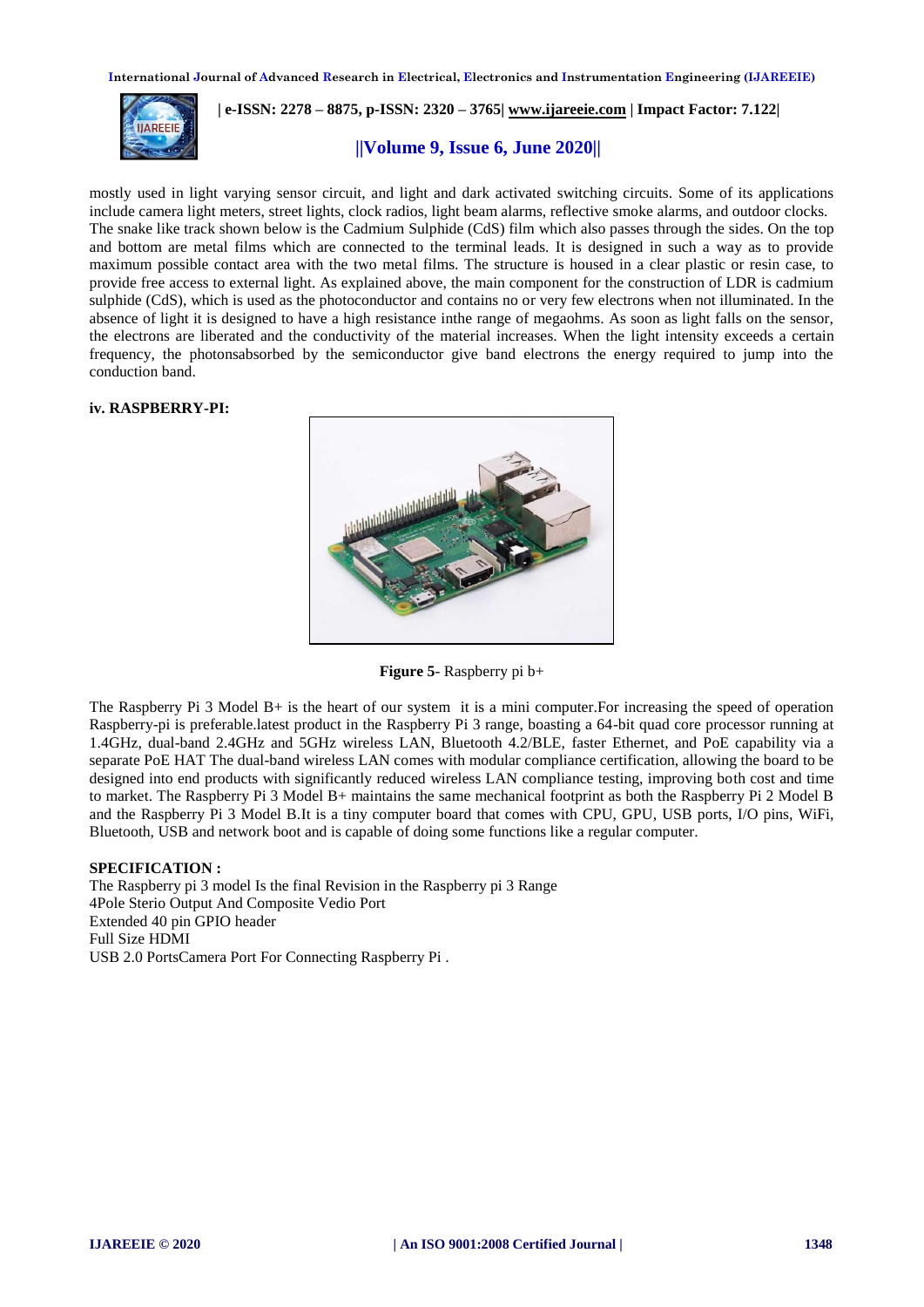

 **| e-ISSN: 2278 – 8875, p-ISSN: 2320 – 3765[| www.ijareeie.com](http://www.ijareeie.com/) | Impact Factor: 7.122|** 

 **||Volume 9, Issue 6, June 2020||** 

## **v. L293D MOTOR DRIVER**



**figure 6**-L293D Motor Driver

L293D is a typical Motor driver or Motor Driver IC which allows DC motor to drive on either direction. L293D is a 16-pin IC which can control a set of two DC motors simultaneously in any direction. It means that you can control two [DC motor](https://www.rakeshmondal.info/High-Torque-Motor-Low-RPM-Motor) with a single L293D IC. The l293d can drive small and quiet big motors.

# **vi. ADC (ANALOG To DIGITAL CONVERTER) MCP3008**



**Figure 7-** Analog to digital converter

An analog to digital converter is a circuit that converts a continuous voltage value (analog) to a binary value (digital) that can be understood by a digital device which could then be used for digital computation. These ADC circuits can be found as an individual ADC ICs by themselves or embedded into a microcontroller. They're called ADCs for short. Modern day electronics is purely digital – gone are the good old days of analog computers. Unfortunately for digital systems, the world we live in is still analog and full of colour, not just black and white.

#### **IV**. **BLOCK DIAGRAM EXPLINATION**

In above figure we show the structure of project in this the raspberry-pi is the heart of our system. The raspberry-pi is a single computer board with credit card size, that can be used for many tasks that your computer dose, like games, word processing spreadsheets and also to play HD video. Raspberry-pi controllers movement of all the element. We use three servo motors of 10 RPM, two for vertical movement and one for horizontal movement. The servo motors is specialized for high response, high precision positioning. As motor capable of accurate rotation angle and speed control, It can be suitable for our project. We use solar panel which is compatible with our project having rectangular pv cells.For controlling movement of motors we use motor driver L-293D. The L293D motor driver is general purpose high voltage or high current driver that can handle 4.5 – 36 V, 600mA continues per channel. The signal from motor driver is given to the raspberry-pi after converting to digital from, For this purpose ADC(MCP3008) Convertor is used. The MCP 3008 analog to digital Convertor combines high performance and low power consumption in a small package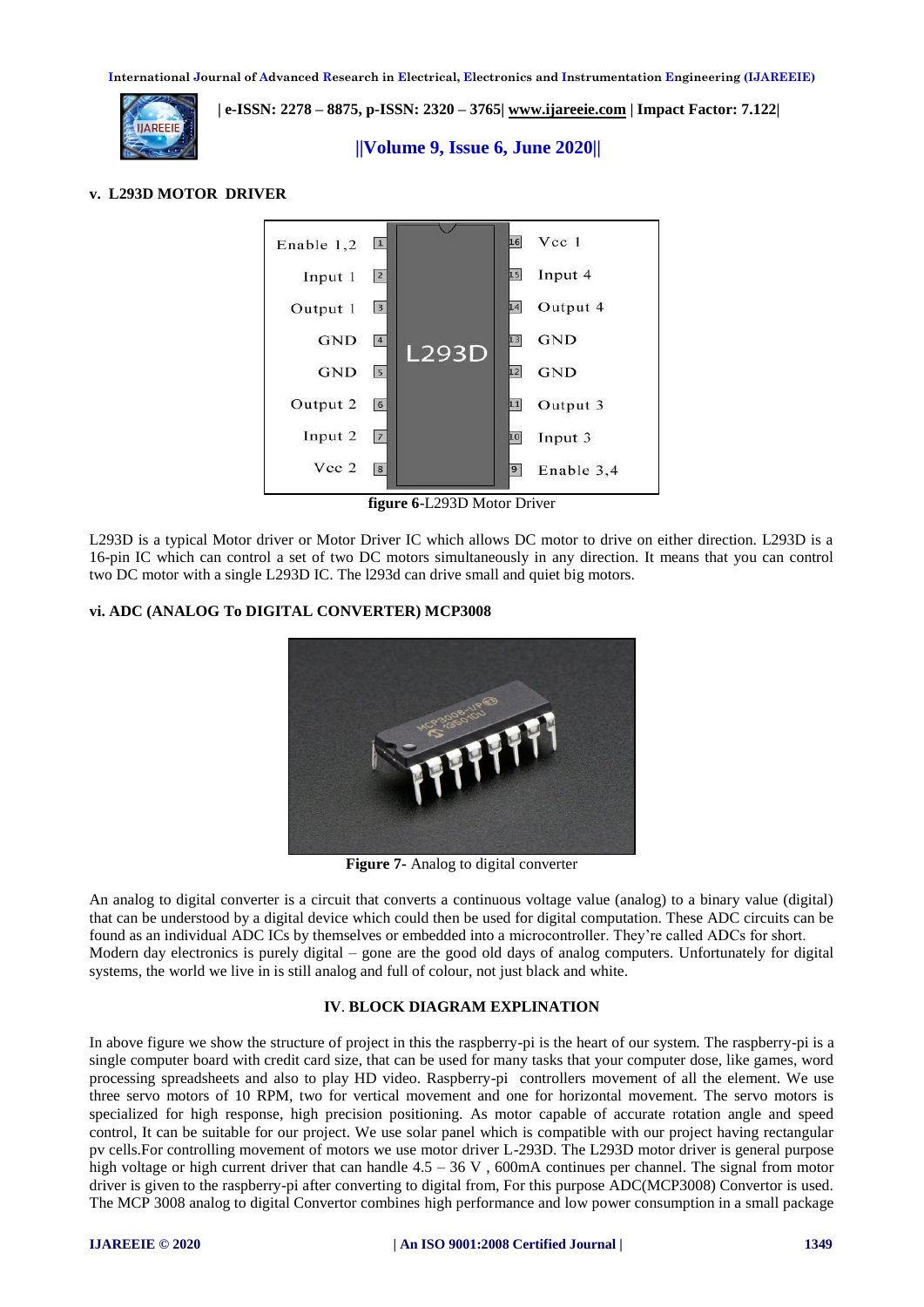

 **| e-ISSN: 2278 – 8875, p-ISSN: 2320 – 3765[| www.ijareeie.com](http://www.ijareeie.com/) | Impact Factor: 7.122|** 

# **||Volume 9, Issue 6, June 2020||**

making it ideal for embedded control application.We use LDR sensors for tracking the sun position, the LDR sensors have very much importance in our project.



#### **Figure8- Block diagram**

We use four LDR sensors, For this sensors we design special structure having 4 part. When light is fall on the one part other three part in black and according this movement of panel is occurred. Due to the fact that the earth is rotating on a tilted axis and takes an elliptical path around the sun, a stationary PV panel's output will drastically vary thought the year and even thought the course of a day. The solar radiation fall on the panel the radiations is sensed by LDR sensors. The part of LDR sensors on which the intensity is high, the movement of panel align with that part. Solar tracking obviously addresses these issue by actively following the sun in the sky. A Standard PV panel will observe about 20- 35/ under ideal conditions, while solar tracking has been known to potentially double that with 50-60/ efficieency approx under idealconditions.



**V.TESTING**

**Figure - 9**